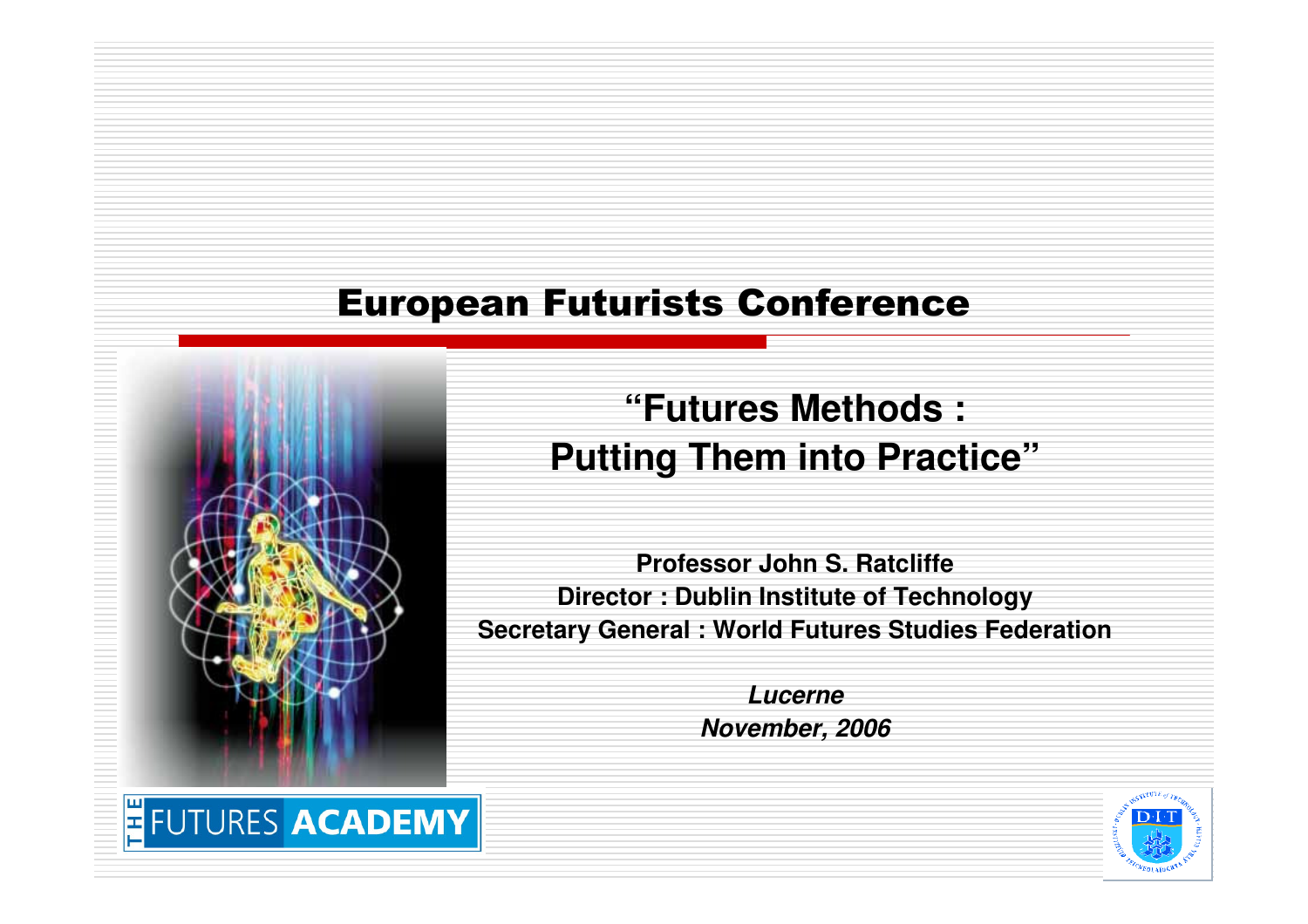

## DICHOTOMIES

- $\blacksquare$ Insight or Foresight?
- **E** Learning or Planning? П
- **Big Boom or Constant Evolution?** п
- Central or Peripheral?
- **EXTE:** Imagination or Conformation?  $\blacksquare$



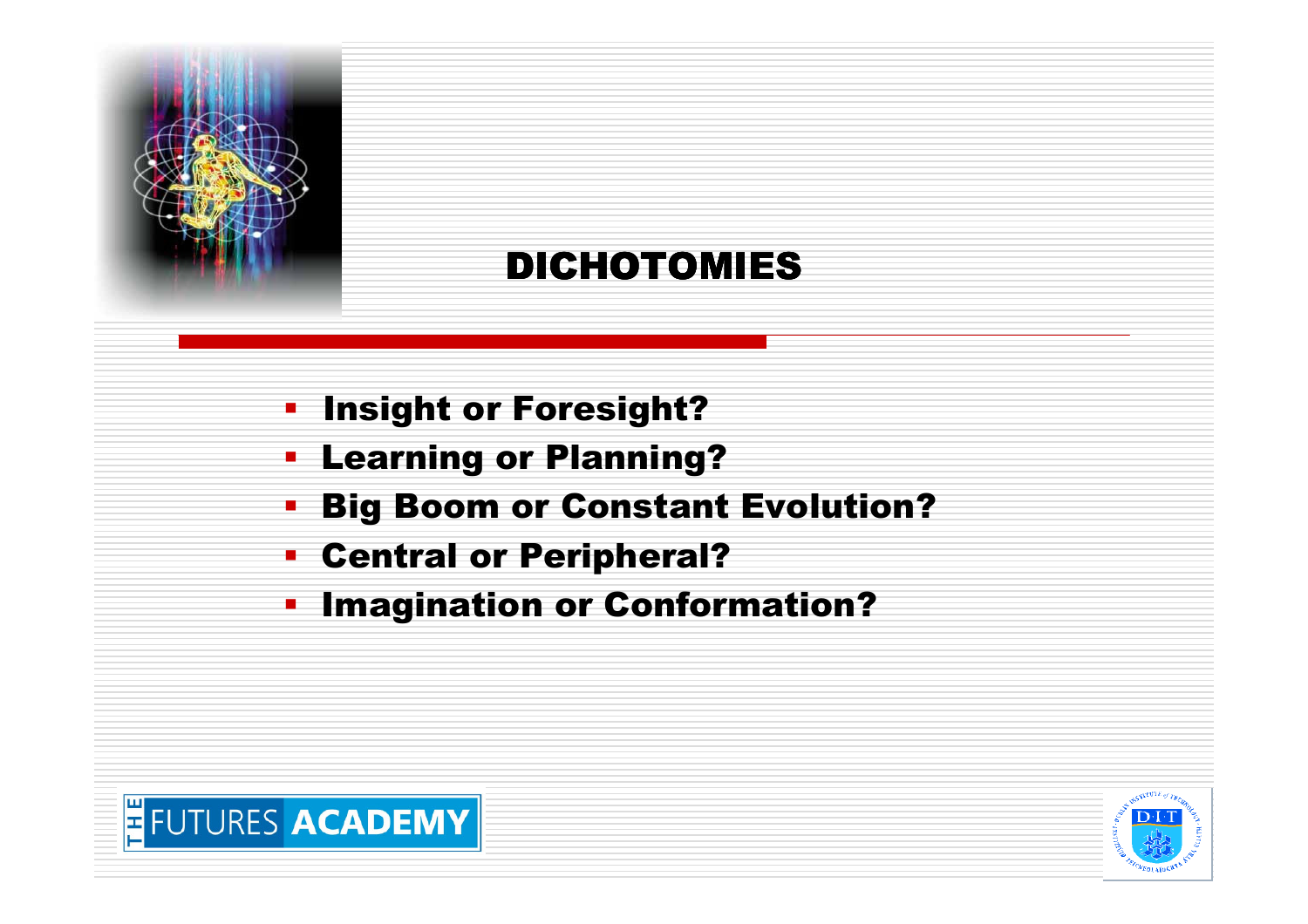

### THE STRATEGIC QUESTION

#### How do we embed futures thinking into organisations?



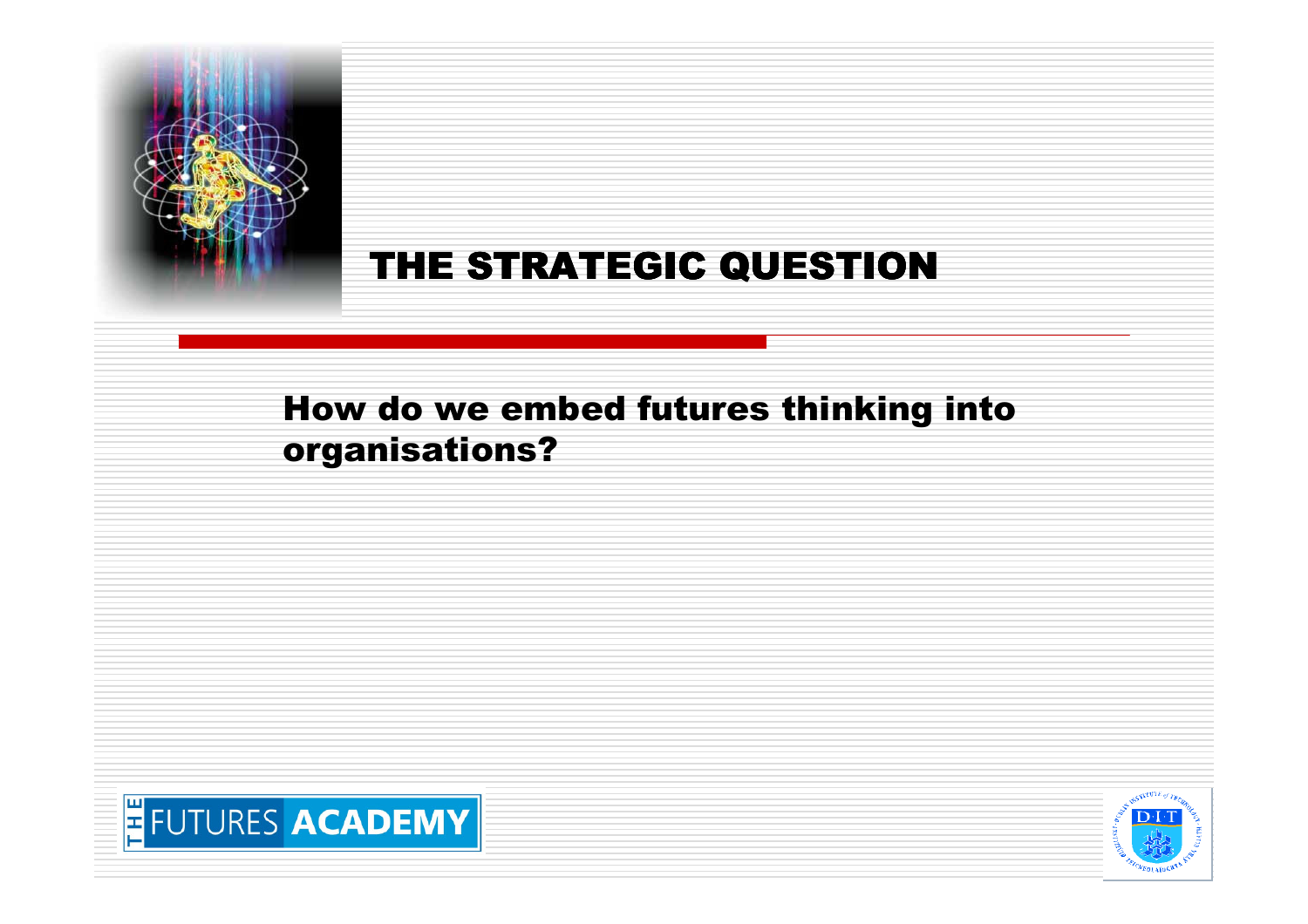

## AN EVALUATION OF PRACTICE

- $\mathbf{r}$ Purpose
- **Participants**
- $\blacksquare$ Process
- Method $\blacksquare$
- **E** Implementation E



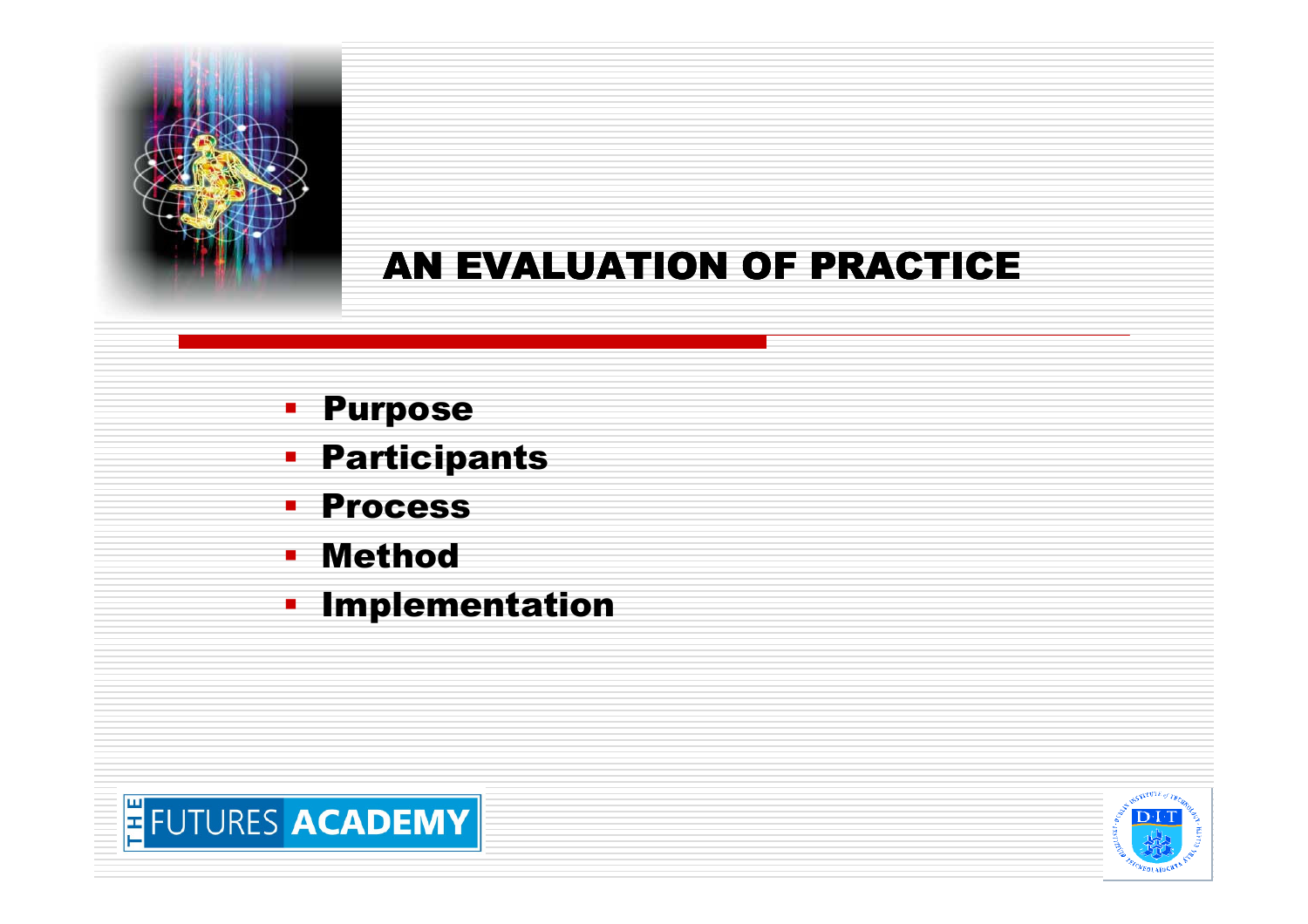

## PURPOSE

- Foster Client Comprehension
- Establish Clear Goals
- Connect With Strategic Planning
- Resolve Whether Learning or Planning
- Decide Target Audience
- Determine Issues and Topics
- Pose Pertinent Strategic Question
- Develop Shared Vision
- Create Common Language
- **Exemember Not Prediction**



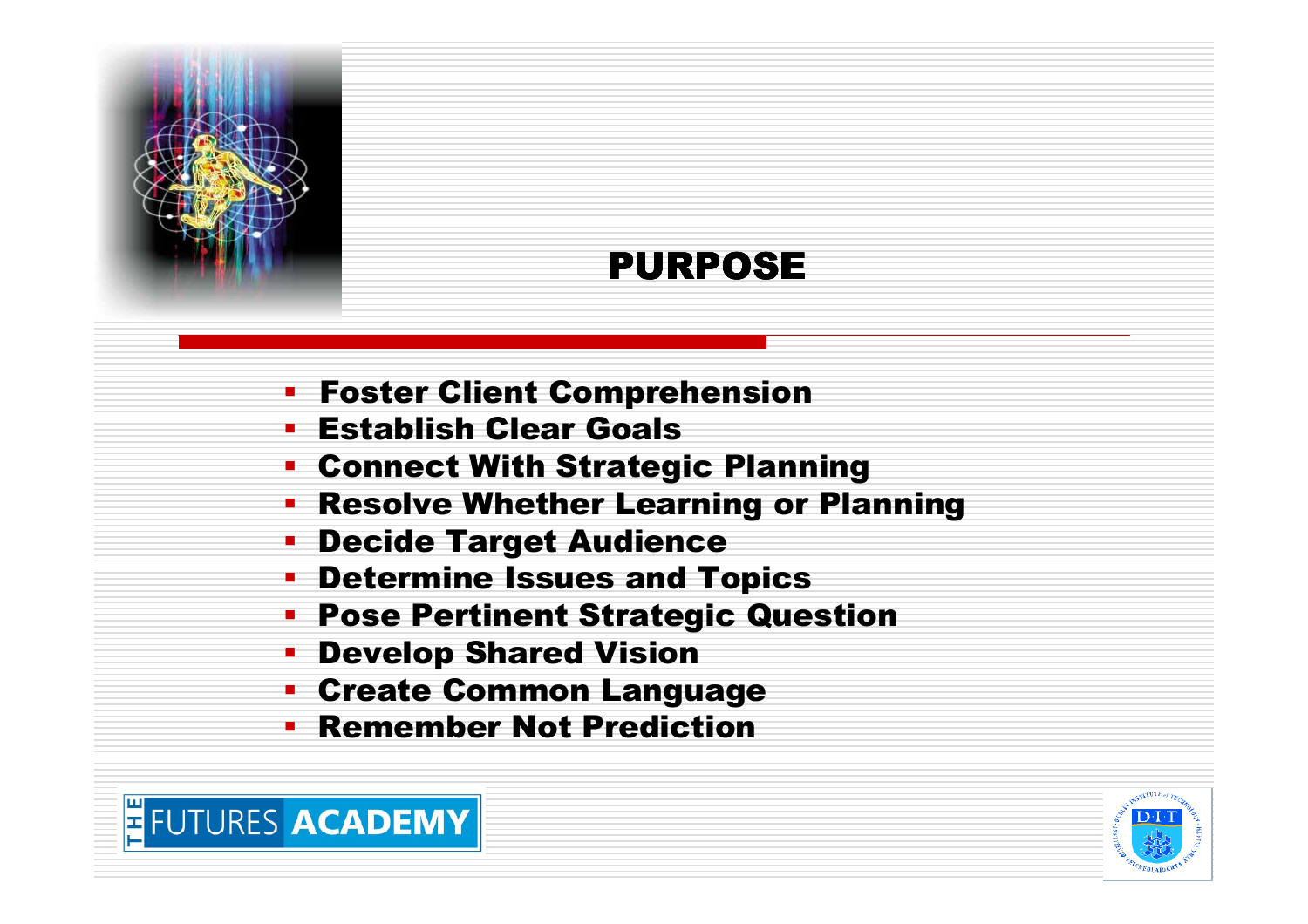

## PARTICIPANTS

- Gain Management Support/Involvement
- **The Include Decision-Makers at Outset**
- Take Care in Team Selection
- **Exercise Interest Groups/Key Actors** Include Diverse Interest Groups/Key Actors
- Take Testimony From Experts
- **Introduce 'Remarkable' People**
- Choose Experienced Facilitators
- Use Consultants Prudently
- Select Right Interviewers/Interviewees
- Find a 'Champion'

**FUTURES ACADEMY** 

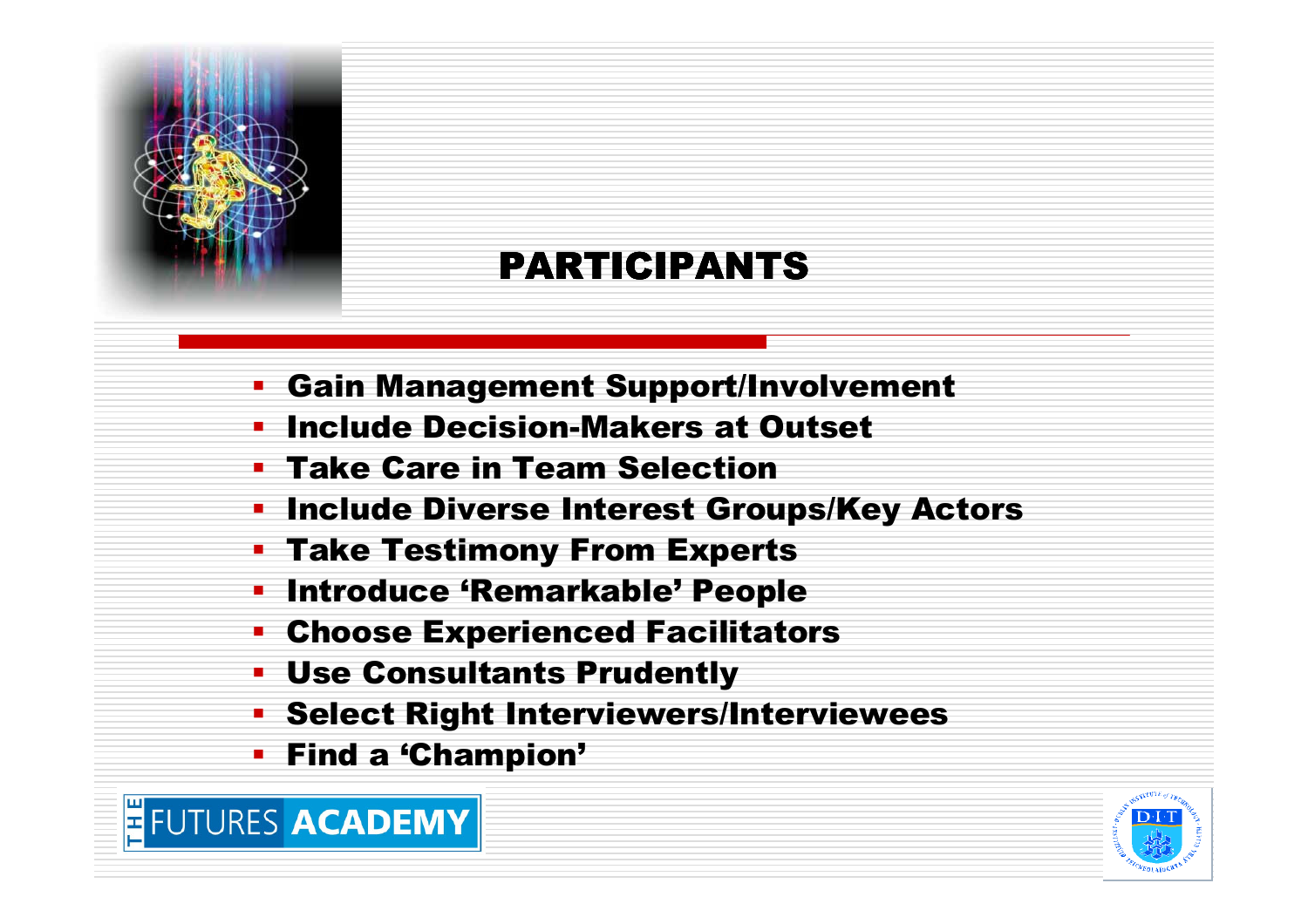

## PROCESS

- Recognise Different Ways of Futuring
- Do Not Limit Scope of Exercise
- Time and Timing All Important
- <u>• Establish Links Elsewhere</u>
- Be Eclectic

FUTURES ACADEMY

- Have Breadth and Depth in Foresighting $\blacksquare$
- Conduct Pilot Study
- Hold Induction/Training Workshop
- Process Should be Continuous and Cumulativeп
- Do Not Underestimate Amount of Work

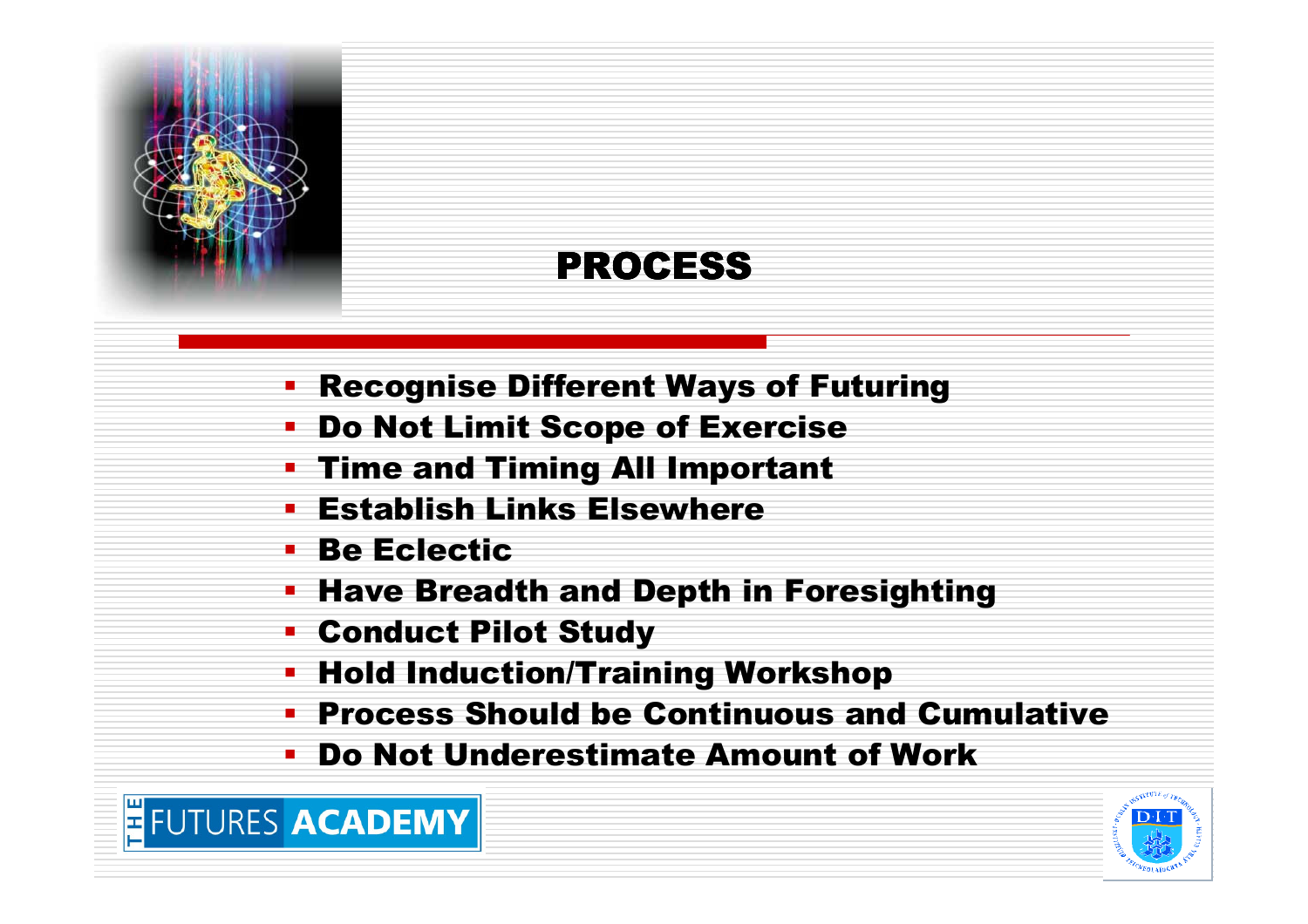

#### METHOD

- Employ Recognisable Formal Method
- Decide Inductive or Deductive Approach
- Conduct Environmental Scanning
- Appreciate Brainstorming at Heart
- Pay Heed to Strategic Conversations
- Have Awareness of Value of Metaphor
- Anecdotes/Aphorisms Helpful
- <u>• Invoke Feeling of Crisis</u>
- Arrange Special Forms of Presentation
- Concentrate on Pivotal Uncertainties



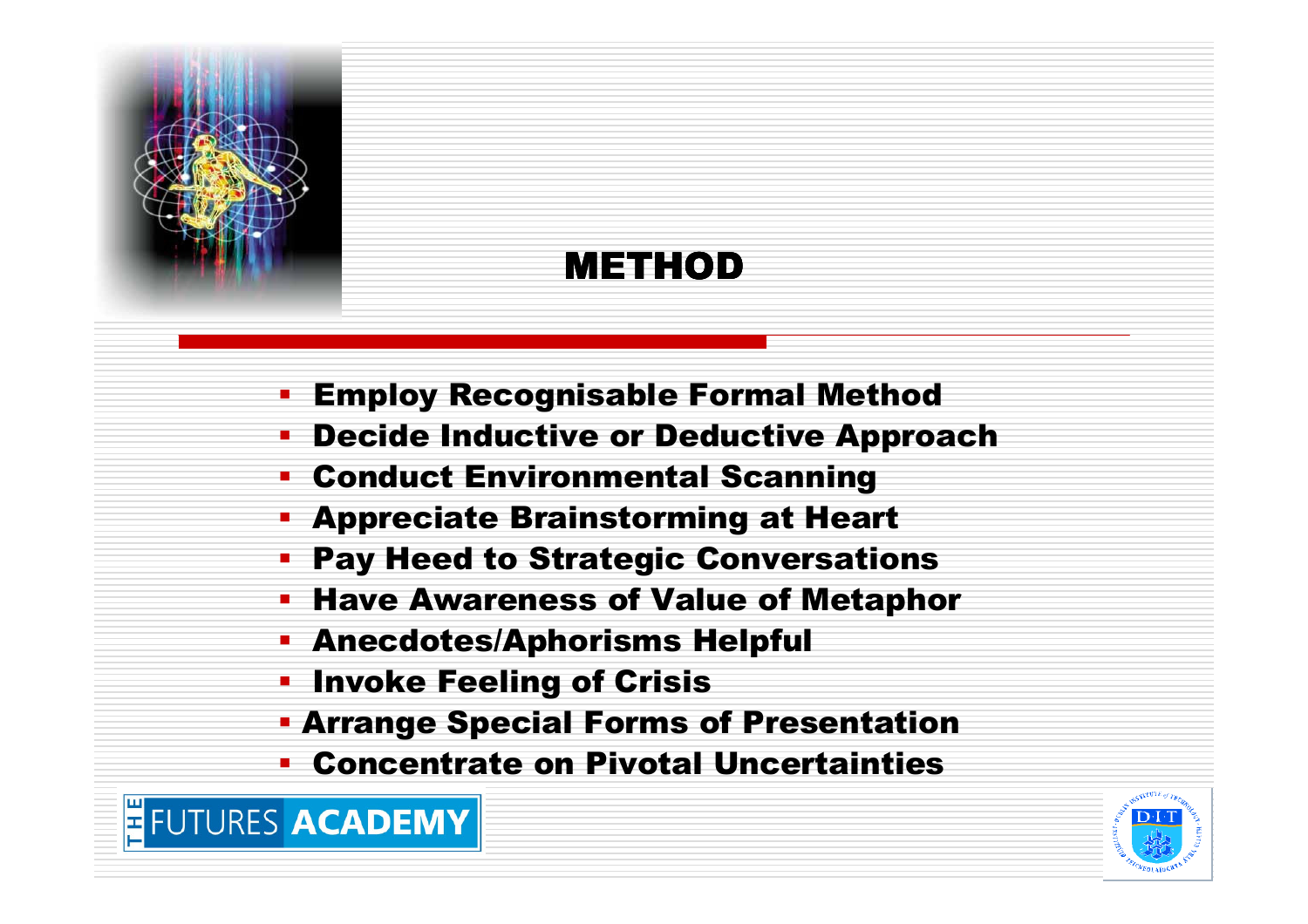

#### IMPLEMENTATION

- Determine Responsibility For Action
- Make Recommendations Simple and Relevant
- Demonstrate Feasibility of Recommendations
- Appreciate Value of Other Informal Results
- Connect Costs and Benefits
- Devise Set of Indicators
- **Be Innovative in Presentation**
- Provide Proper Framework for Results
- Be Aware Success Hard to Pinpoint
- Gain Support

FUTURES ACADEMY

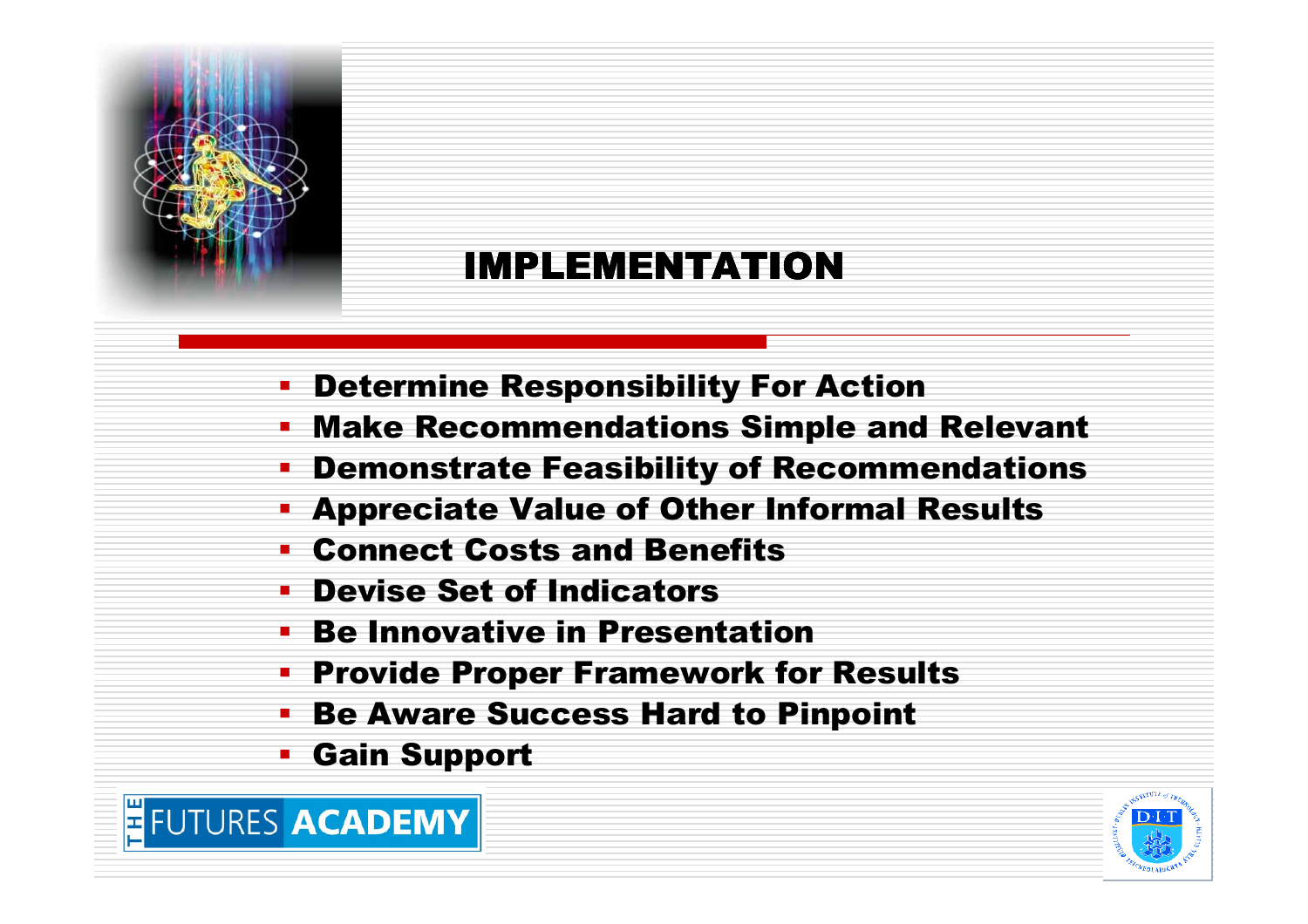

## EMBEDDING FUTURES THINKING

#### Five Most Important Ingredients

- Continuous Environmental Scanning
- т Link to Strategy and Outcomes
- П Invocation of Crisis
- Commitment of Leadership at All Levels
- $\blacksquare$ Delivering Competitive Advantage



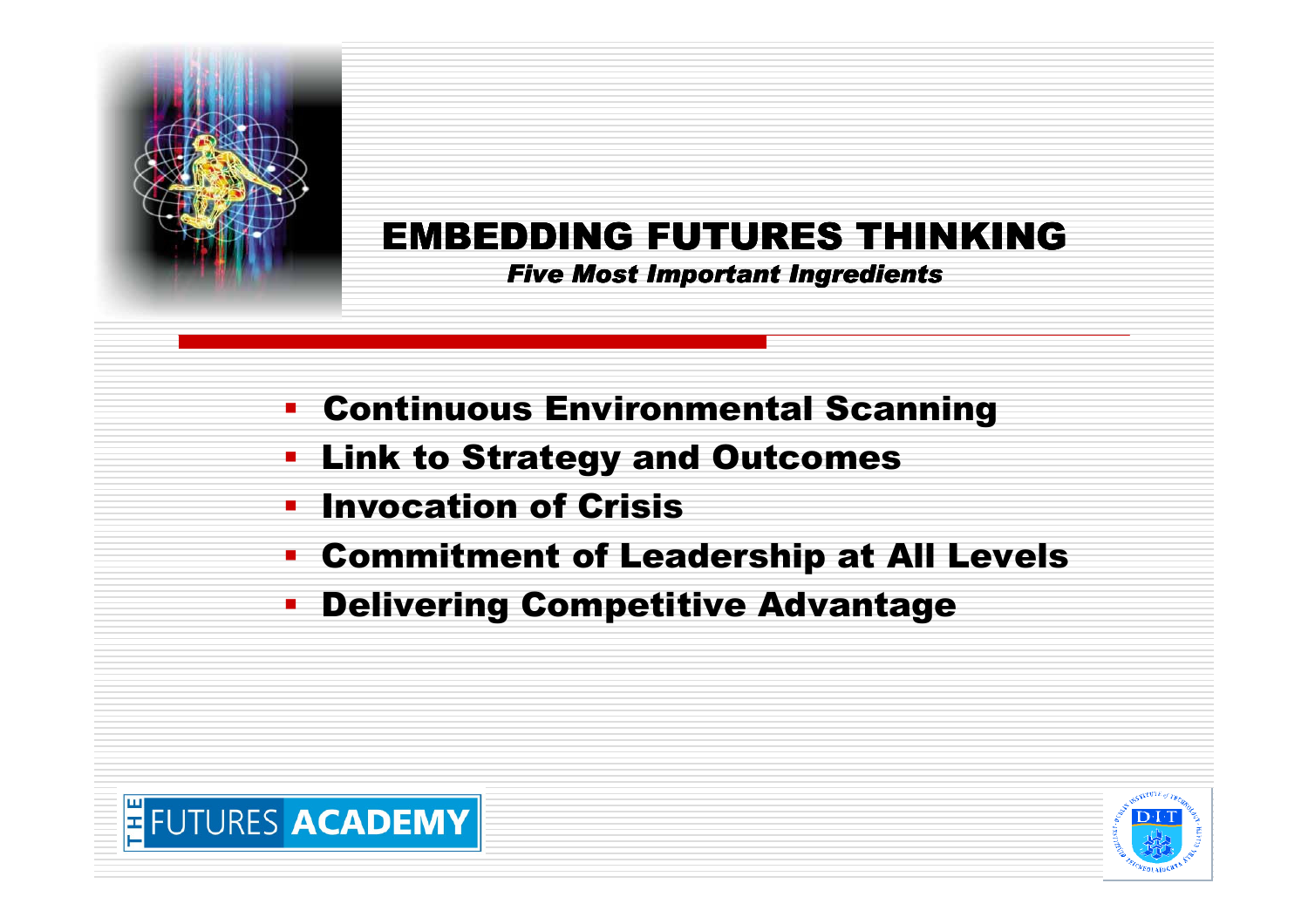

# EMBEDDING FUTURES THINKING

Five Greatest Obstacles

- Overcoming Resistance to Change
- Convincing Organisations that Long-Term Thinking is Possible
- Extracting Organisations Away From a Reliance on Facts and Prediction
- Building an Understanding of What Futures and Foresight Can Accomplish
- Remembering Why Futures Practitioners **Service Service** Are There



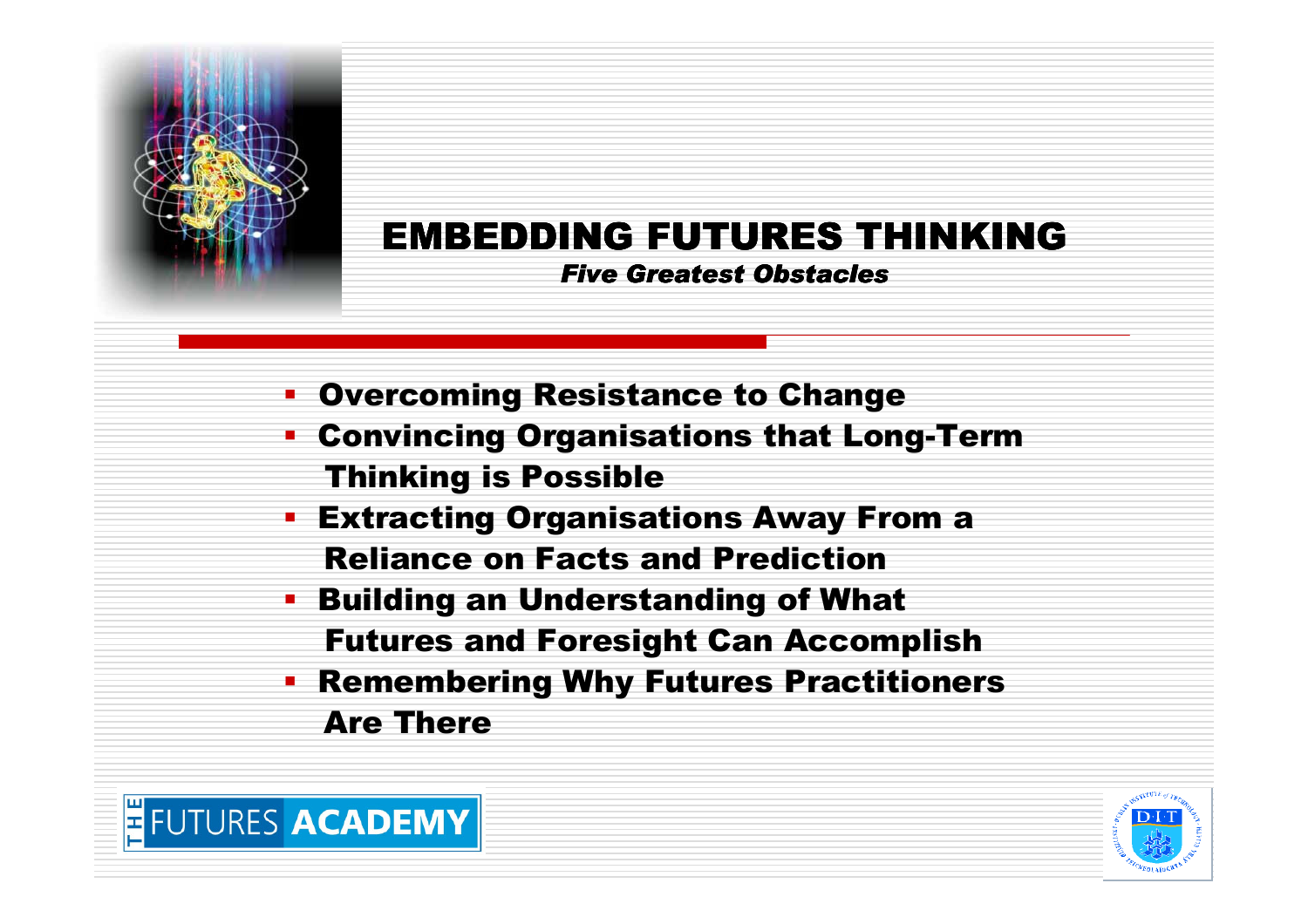